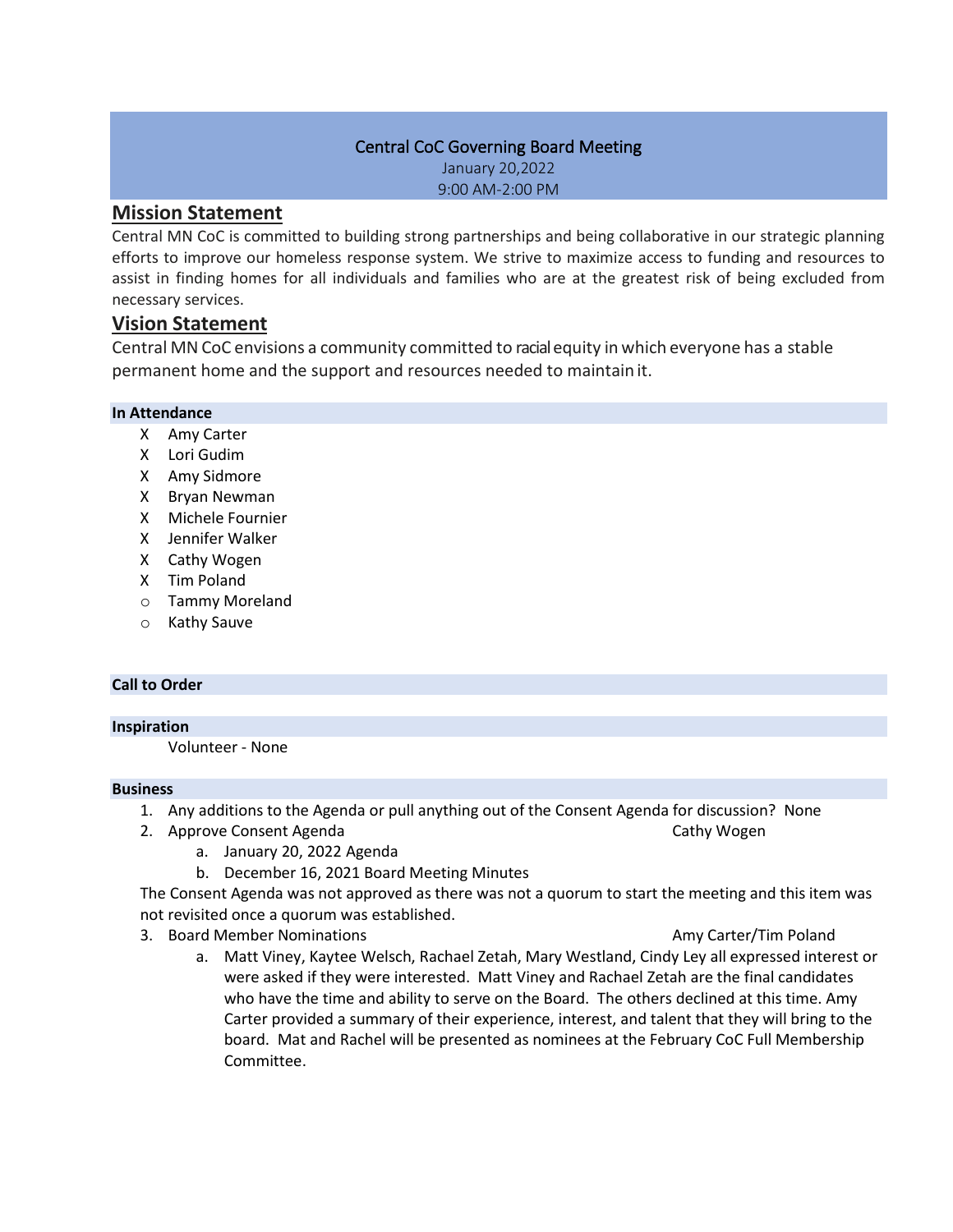- 4. Committee Interest Survey Tim Poland
	- a. 27 respondents, Tim created a spreadsheet showing the respondents first and second choices. The Board agreed that the distribution to even out the committees could be done using the first and second choice. A draft was established and will be presented to the Full Membership Committee on February 1 to finalize committee membership.

Final approval of the Committee Standing Committees and Working Groups Policy with the caveat that the Working Group definition will be created by the CoC Policies & Procedures Committee for future Board approval. Motion by Lori G, second by Amy S., Approved

Official addition of the Point in Time (PIT) Count Committee to the Standing Committees of the CoC Motion by Lori G., Second by Bryan N., Approved

CoC was added to the name of the Policies and Procedures Committee to add clarity.

5. Planning for 2022 **Cathy Wogen/Tim Poland** Cathy Wogen/Tim Poland

- a. Successes from 2021 i. Survived the NOFO
	- ii. The Board shift to a working Board
	- iii. More structure
	- iv. Defined the roles of the Governing Board and the Full Membership Committee
	- v. Developed Committee Drafts to move committee establishment and work forward
	- vi. Completed the Diversity and Inclusion survey reflecting members of the Full Membership Committee who self identified as BIPOC, LGBTQ+ and lived experience.
	- vii. Completed Committee Survey Monkey to help members self select the committee of their preference.
	- viii. The Board and Full Membership Committee are making methodical forward movement
- b. Challenges
- c. What is Our Infrastructure
- d. Determine Priorities for 2022
	- i. The Board went through the list of priorities that Tim established in December and agreed that most of the items fall under the tasks of respective committees.
	- ii. Ranking and Scoring Committee
		- 1. Monitoring of programs
			- a. Have programs requested quarterly funds
				- i. i.e. for the last 3 years an agency may have given back 25% of funds – Why? And, are they getting more than they need?
			- b. # of people who returned to homelessness
			- c. PSH % expected for success
			- d. LTH % expected for success
	- iii. Racial Equity, Inclusion and Diversity
		- 1. Quarterly racial equity monitoring
		- 2. Community Listening
- e. Tim created a form with the eight priority buckets:
	- i. Monitoring/Action Plan for Agencies
	- ii. Racial Equity
	- iii. CoC Governance Policies and Procedures
	- iv. CES Policies and Procedures